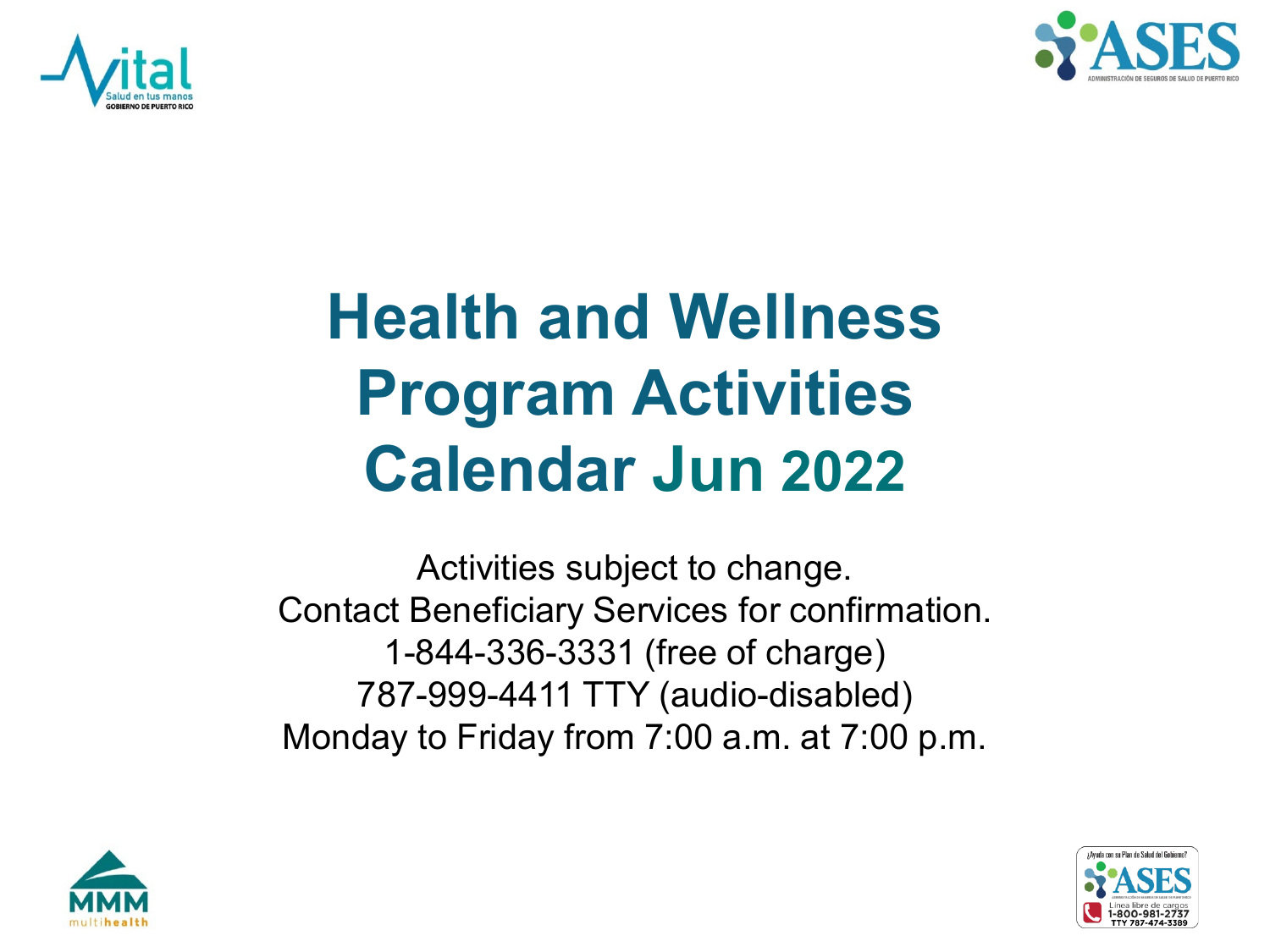



| <b>Evento</b>                                                              | <b>Fecha</b> | <b>Hora</b> | <b>Lugar</b>                                                                                                                   | <b>Descripción</b>       |
|----------------------------------------------------------------------------|--------------|-------------|--------------------------------------------------------------------------------------------------------------------------------|--------------------------|
| Information Table (Different Health Issues)                                | 6/1/2022     | 8:00AM      | Clínica Multidisciplinaria INSPIRA<br>Yauco Calle Comercio #55 Yauco,<br>P.R.                                                  | <b>Informative Table</b> |
| Know what asthma is and take control/ Integrated Model                     | 6/1/2022     | 8:00AM      | 4307-Centro Med Primaria Calle Luis Educational Activity<br>Muñoz Rivera Vega Alta, PR                                         |                          |
| Hepatitis C/ Integrated Model                                              | 6/1/2022     | 9:00AM      | 4307-Centro Med Primaria Calle Luis Educational Activity<br>Muñoz Rivera Vega Alta, PR                                         |                          |
| Information Table (Different Health Issues)                                | 6/1/2022     | 9:30AM      | 8809- Southern Health Care Group<br>Inc. Calle 3 #80 Sur (Detras del<br>Correo Postal) Southern Medical<br>Plaza Guayama, P.R. | <b>Informative Table</b> |
| Informative Table with Different Health Topics and Hepatitis 6/1/2022<br>C |              | 9:30AM      | 0008-ACO DEL NORTE, LLC/ Dra.<br>Brenda Pérez Valentín Carr. 2 Km<br>94.1 Bo. Membrillo Camuy, P.R.                            | <b>Informative Table</b> |



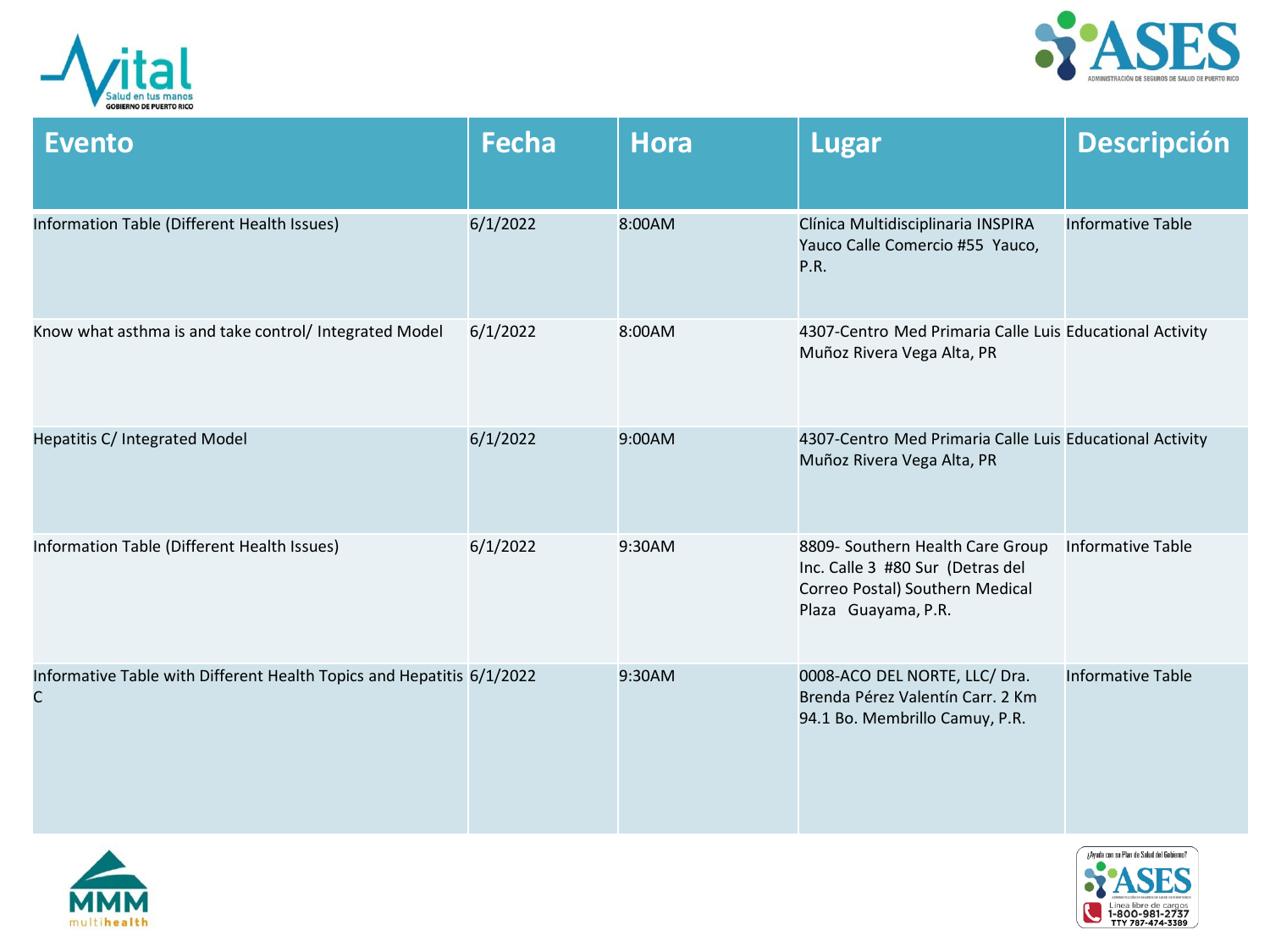



| <b>Evento</b>                                                              | <b>Fecha</b> | <b>Hora</b> | <b>Lugar</b>                                                                                                                                        | <b>Descripción</b>          |
|----------------------------------------------------------------------------|--------------|-------------|-----------------------------------------------------------------------------------------------------------------------------------------------------|-----------------------------|
| Informative Table with Different Health Topics and Hepatitis 6/1/2022<br>C |              | 10:00AM     | 4307-Centro Med Primaria Calle Luis Informative Table<br>Muñoz Rivera Vega Alta, PR                                                                 |                             |
| Leptospirosis/Integrated Model                                             | 6/2/2022     | 8:00AM      | 4309-Sanacoop B-7 Calle Santa Cruz Educational Activity<br>Bayamón, PR                                                                              |                             |
| Information Table (Different Health Issues)                                | 6/2/2022     | 8:30AM      | 3403 RED DE MEDICOS ASOCIADOS<br>DEL SUR, INC (Glenview Gardens)<br>Glenview Gardens Local #4 Ponce,<br>P.R.                                        | <b>Informative Table</b>    |
| Hepatitis C/ Integrated Model                                              | 6/2/2022     | 8:30AM      | Cima Menonita Aibonito Calle<br>Sargento Gerardo Santiago Núm. 15<br>Int. Carr 14 (entrando por el cuartel<br>de la policía estatal) Aibonito, P.R. | <b>Educational Activity</b> |
| Learn about Alzheimer's Disease / Integrated Model                         | 6/2/2022     | 9:00AM      | 4309-Sanacoop B-7 Calle Santa Cruz Informative Table<br>Bayamón, PR                                                                                 |                             |



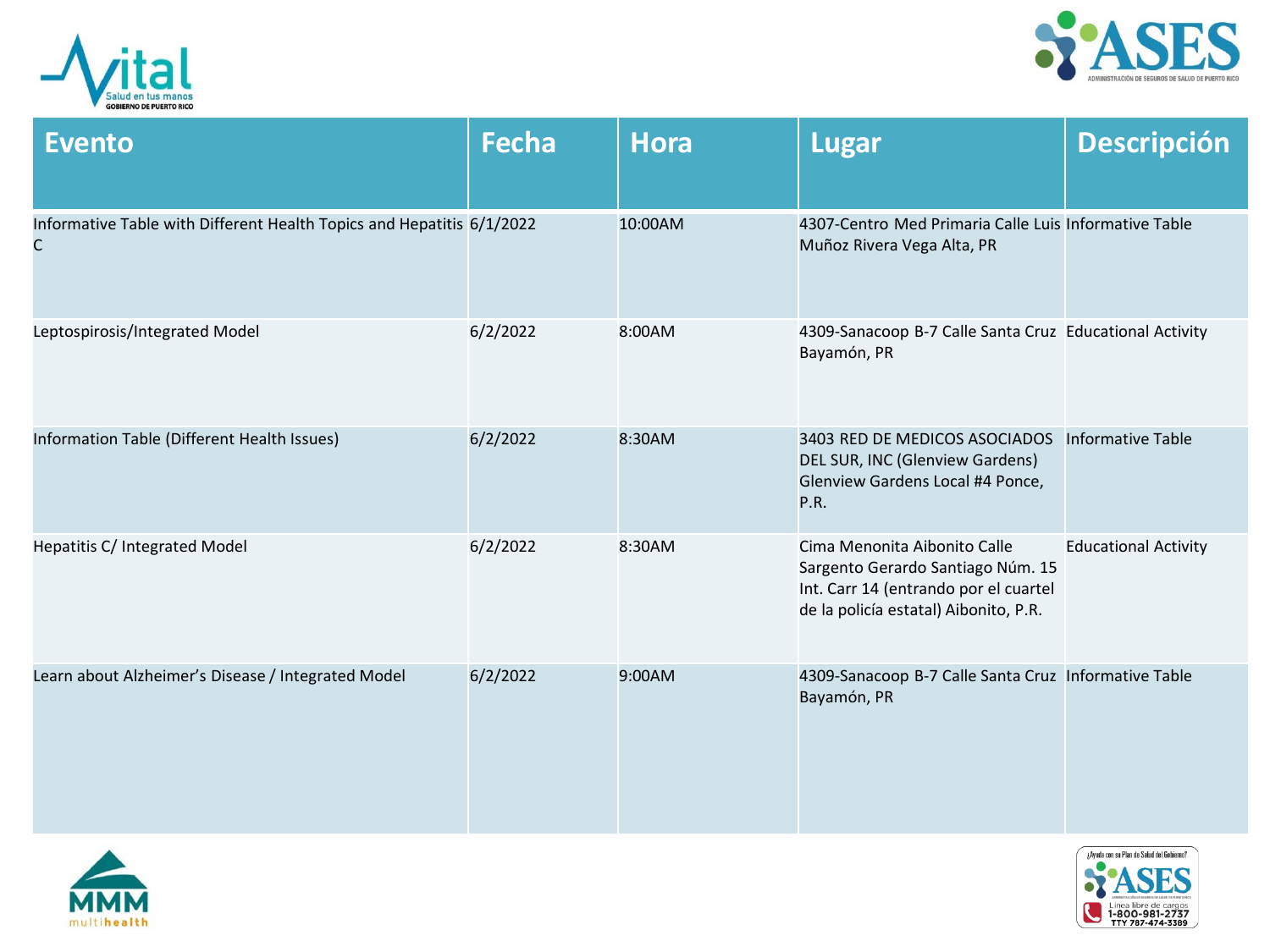



| <b>Evento</b>                                                              | <b>Fecha</b> | <b>Hora</b> | <b>Lugar</b>                                                                                                            | <b>Descripción</b>          |
|----------------------------------------------------------------------------|--------------|-------------|-------------------------------------------------------------------------------------------------------------------------|-----------------------------|
| Birth Attendance Law/Integrated model                                      | 6/2/2022     | 9:30AM      | Mogic(OBGYN) MMC Professional<br>Building Plaza Suite 206,207<br>Manati, PR                                             | <b>Educational Activity</b> |
| <b>Stress Management</b>                                                   | 6/2/2022     | 9:30AM      | 0008-ACO DEL NORTE-Dr. Carlos<br>Planell Carr. 129 Km 25.4 Bo. Pileta<br>Lares, PR                                      | <b>Educational Activity</b> |
| Informative Table with Different Health Topics and Hepatitis 6/2/2022<br>C |              | 10:00AM     | 4309-Sanacoop B-7 Calle Santa Cruz Informative Table<br>Bayamón, PR                                                     |                             |
| <b>Gestational Diabetes /Integrated Model</b>                              | 6/2/2022     | 10:00AM     | 0008-ACO del Norte/Dr. Jorge Otero Educational Activity<br>Quintana Edif. Dr. Pedro Blanco<br>Lugo Suite 305 Manatí, PR |                             |
| Hepatitis C/ Integrated Model                                              | 6/2/2022     | 12:00PM     | Clínica Multidisciplinaria INSPIRA<br>Guayama Calle Marginal #706<br>Locales 221,222,223 Guayama, P.R.                  | <b>Educational Activity</b> |



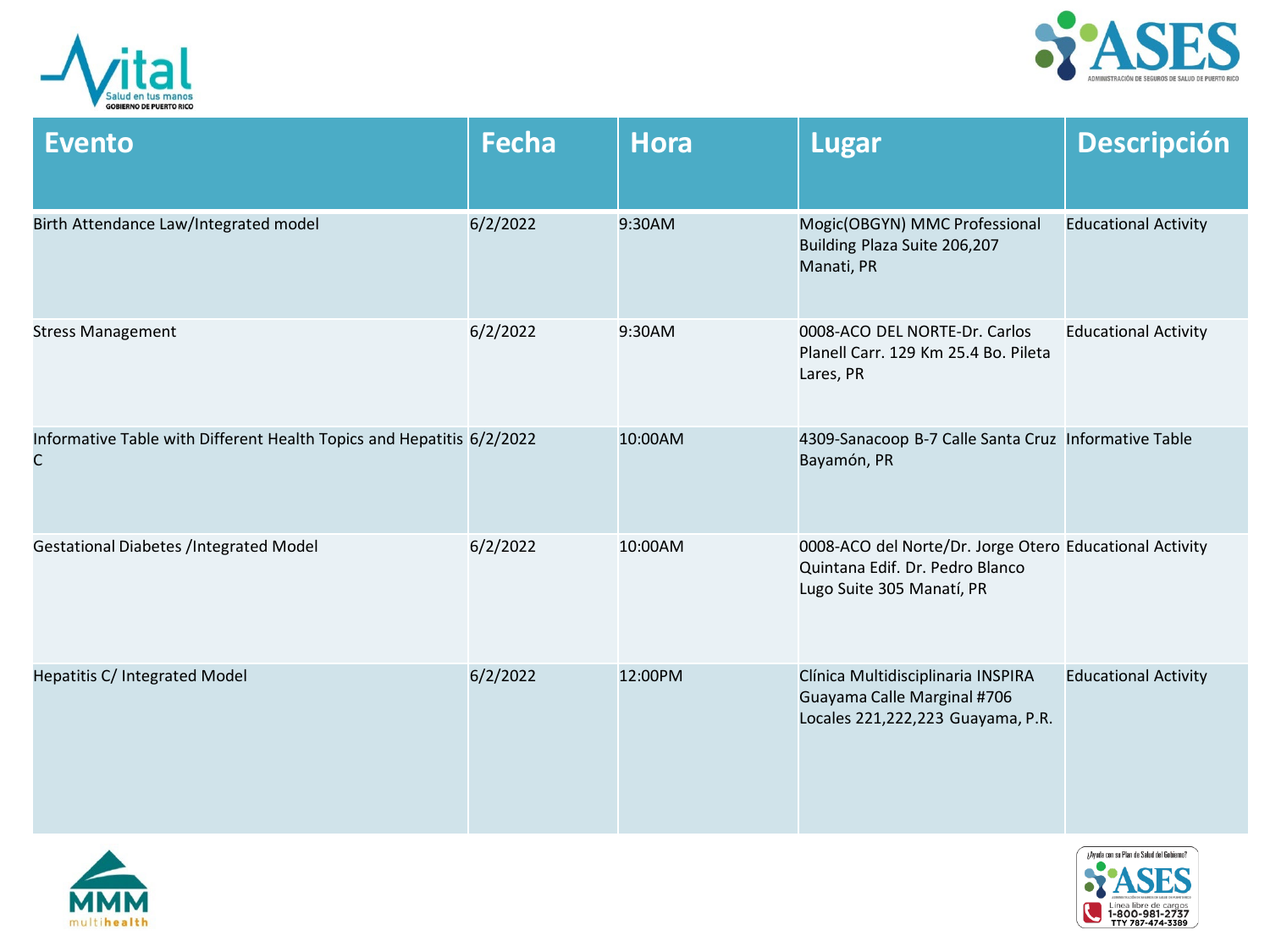



| <b>Evento</b>                                                    | <b>Fecha</b> | <b>Hora</b> | <b>Lugar</b>                                                                                                                                         | <b>Descripción</b>          |
|------------------------------------------------------------------|--------------|-------------|------------------------------------------------------------------------------------------------------------------------------------------------------|-----------------------------|
| Take Control of your Depression Adolescents/ Integrated<br>Model | 6/2/2022     | 1:00PM      | Hogar Albergue San Miguel Arcángel Educational Activity<br>35 CLL Lidice Ponce, PR                                                                   |                             |
| Information Table (Different Health Issues)                      | 6/3/2022     | 9:30AM      | Clínica Multidisciplinaria INSPIRA<br>Coamo Plaza Shopping Center Carr<br>150 Km 0.7 Bo. Ildefonso Coamo,<br>P.R.                                    | <b>Informative Table</b>    |
| Do not let your skin burn! Protect yourself from UV Rays         | 6/3/2022     | 8:30PM      | Clínica Multidisciplinaria INSPIRA<br>Coamo Plaza Shopping Center Carr<br>150 Km 0.7 Bo. Ildefonso Coamo,<br>P.R.                                    | <b>Educational Activity</b> |
| Information Table (Different Health Issues)                      | 6/6/2022     | 8:30AM      | 3406 Policlínicas Médicas Asociadas- Informative Table<br>(Las Américas) Boulevard Luis A.<br>Ferré Suite 101, Plazoleta Las<br>Americas Ponce, P.R. |                             |
| Do not let your skin burn! Protect yourself from UV Rays         | 6/6/2022     | 8:30AM      | Cima Menonita Aibonito Calle<br>Sargento Gerardo Santiago Núm. 15<br>Int. Carr 14 (entrando por el cuartel<br>de la policía estatal) Aibonito, P.R.  | <b>Educational Activity</b> |



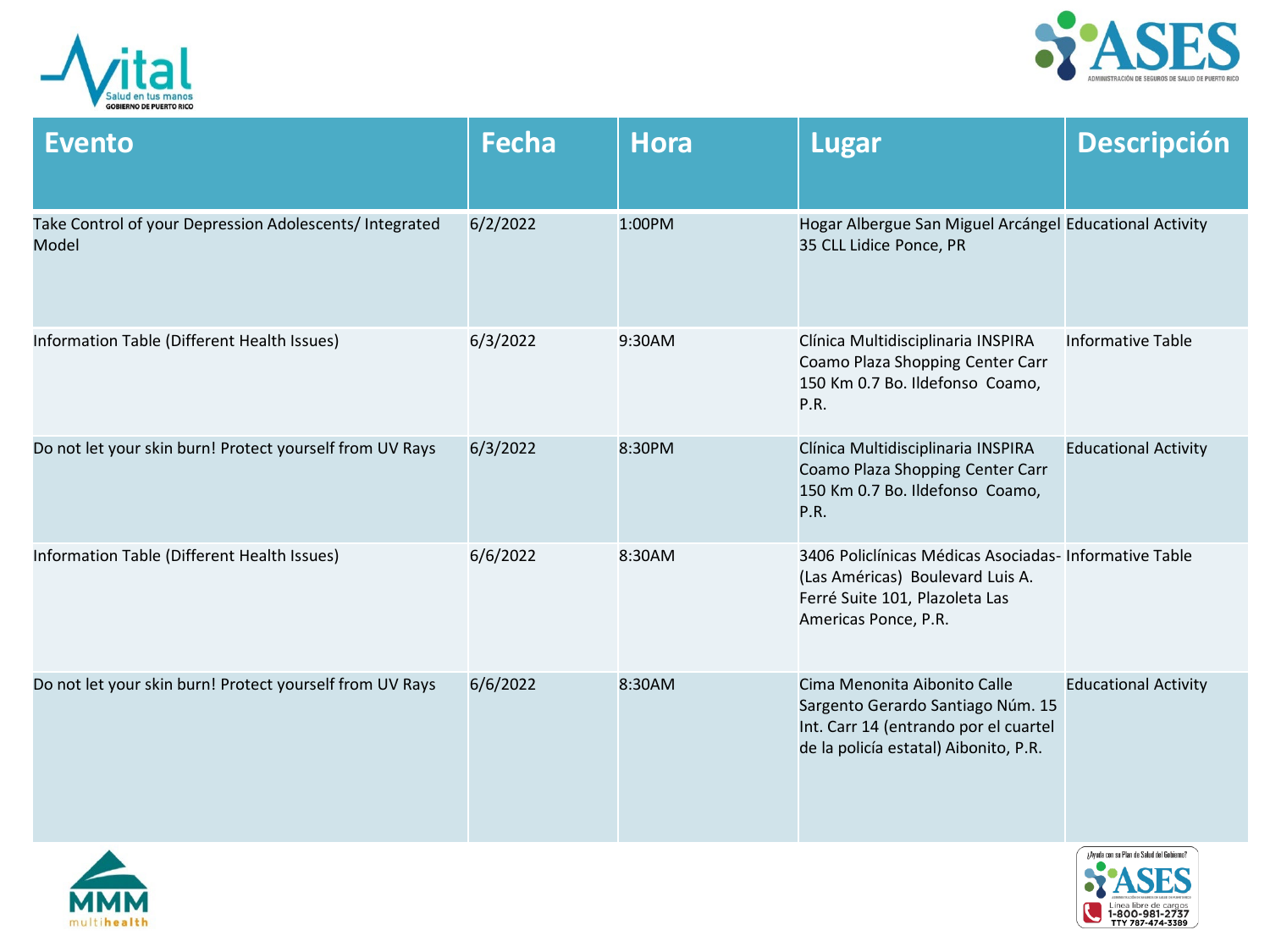



| <b>Evento</b>                                                              | <b>Fecha</b> | <b>Hora</b> | <b>Lugar</b>                                                                                                                                        | <b>Descripción</b>          |
|----------------------------------------------------------------------------|--------------|-------------|-----------------------------------------------------------------------------------------------------------------------------------------------------|-----------------------------|
| Breastfeeding in Time of Emegency /Integrated Model                        | 6/6/2022     | 9:00AM      | Clínicas MIC (OBGYN) Recinto<br>Ciencias Médicas San Juan, P.R.                                                                                     | <b>Educational Activity</b> |
| Folic Acid/Integrated Model                                                | 6/6/2022     | 9:00AM      | Dr. Martínez Campos (OBGYN) 5<br>Hostos Juana Diaz, P.R.                                                                                            | <b>Educational Activity</b> |
| Informative Table with Different Health Topics and Hepatitis 6/6/2022<br>C |              | 9:00AM      | Farmacia García 121 CLL Vidal Felix<br>Hatillo, PR                                                                                                  | Informative Table           |
| Information Table (Different Health Issues)                                | 6/6/2022     | 9:30AM      | Cima Menonita Aibonito Calle<br>Sargento Gerardo Santiago Núm. 15<br>Int. Carr 14 (entrando por el cuartel<br>de la policía estatal) Aibonito, P.R. | <b>Informative Table</b>    |
| Flu/ Integrated Model                                                      | 6/7/2022     | 8:00AM      | 4307-Centro Med Primaria Calle Luis Educational Activity<br>Muñoz Rivera Vega Alta, PR                                                              |                             |



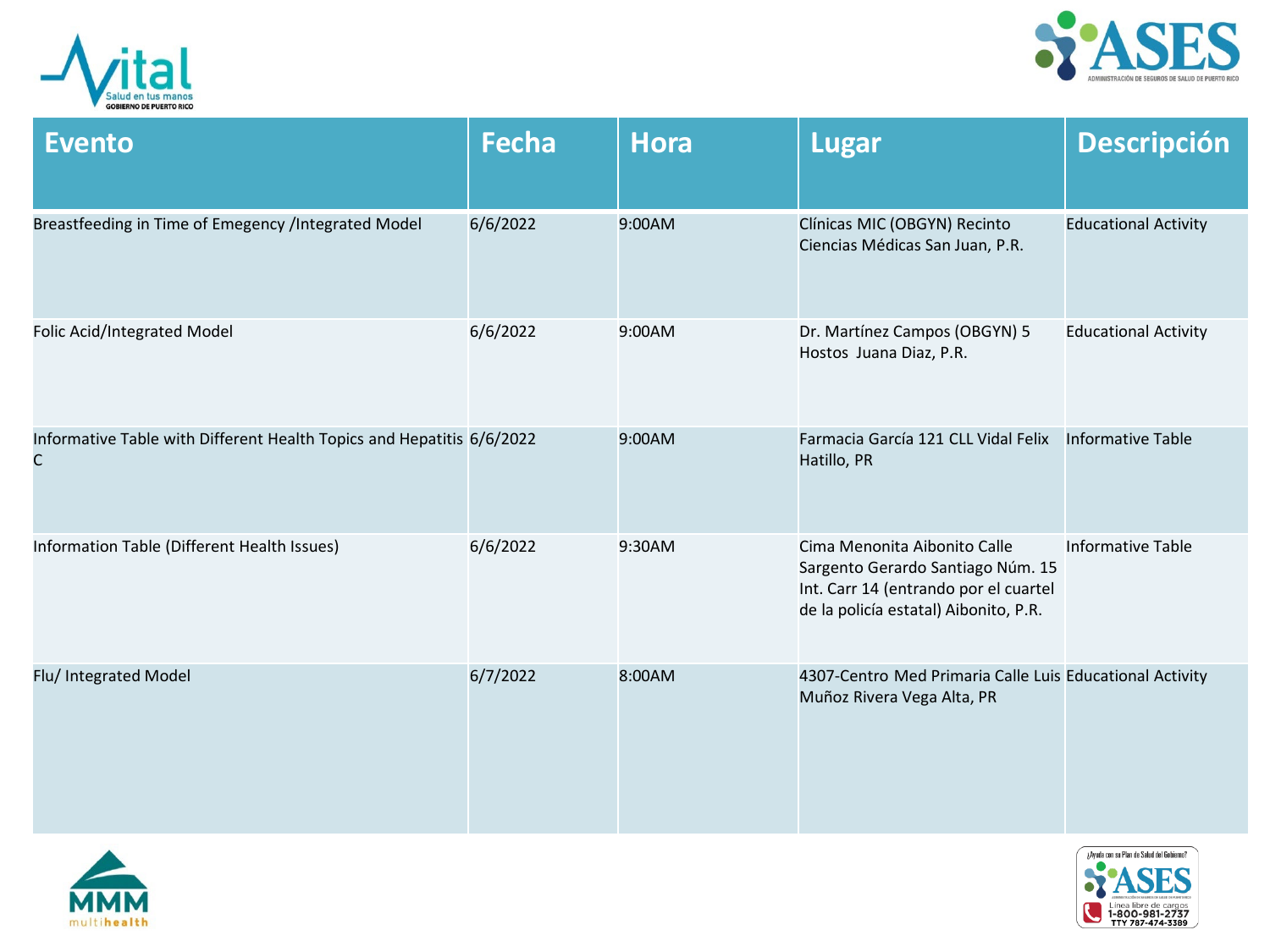



| <b>Evento</b>                                          | <b>Fecha</b> | <b>Hora</b> | <b>Lugar</b>                                                                                              | <b>Descripción</b>          |
|--------------------------------------------------------|--------------|-------------|-----------------------------------------------------------------------------------------------------------|-----------------------------|
| Information Table (Different Health Issues)            | 6/7/2022     | 8:30AM      | 8803- Corporación Medica Juana<br>Díaz Inc. Calle Comercio 16 Juana<br>Diaz, P.R.                         | <b>Informative Table</b>    |
| Know what asthma is and take control/ Integrated Model | 6/7/2022     | 8:30AM      | Cima Menonita Orocovis State Road Educational Activity<br>Hospital #15 Orocovis, P.R.                     |                             |
| <b>Gestational Diabetes /Integrated Model</b>          | 6/7/2022     | 9:00AM      | Dr. Roberto Burgos (OBGYN) Carr.<br>14 Plaza Las Monjitas Ponce, P.R.                                     | <b>Educational Activity</b> |
| Learn about Alzheimer's Disease / Integrated Model     | 6/7/2022     | 9:00AM      | 4307-Centro Med Primaria Calle Luis Educational Activity<br>Muñoz Rivera Vega Alta, PR                    |                             |
| Importance of Prenatal Care/Integrated Model           | 6/7/2022     | 9:30AM      | Dra. Carlene Cadiz Fuentes (OBGYN) Educational Activity<br>Entrada Al Hospital Menonita<br>Aibonito, P.R. |                             |



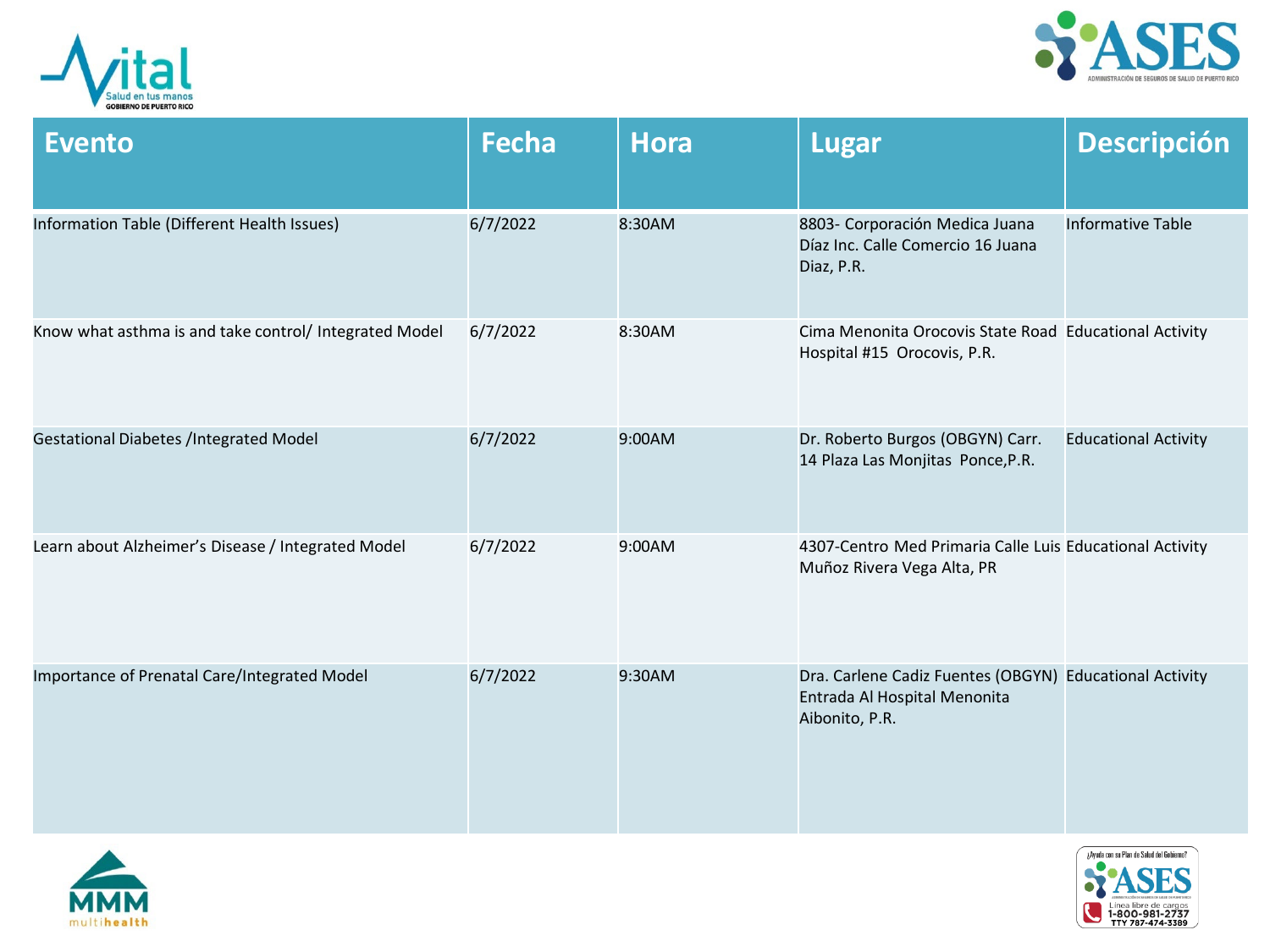



| <b>Evento</b>                                                              | <b>Fecha</b> | <b>Hora</b> | <b>Lugar</b>                                                                                                   | <b>Descripción</b>          |
|----------------------------------------------------------------------------|--------------|-------------|----------------------------------------------------------------------------------------------------------------|-----------------------------|
| Informative Table with Different Health Topics and Hepatitis 6/7/2022<br>C |              | 10:00AM     | 4307-Centro Med Primaria Calle Luis Informative Table<br>Muñoz Rivera Vega Alta, PR                            |                             |
| Information Table (Different Health Issues)                                | 6/8/2022     | 8:30AM      | 8821- Centro Médico Salinas Inc. Bo Informative Table<br>Playa CARR. 701 Salinas, P.R.                         |                             |
| Information Table (Different Health Issues)                                | 6/8/2022     | 8:30AM      | Clínica Multidisciplinaria INSPIRA<br>Guayama Calle Marginal #706<br>Locales 221,222,223 Guayama, P.R.         | <b>Informative Table</b>    |
| Managing Emotions / Integrated Model                                       | 6/8/2022     | 9:00AM      | 0008- ACO DEL NORTE CDT Villas Los Educational Activity<br>Santos Villa Los Santos Calle 16 V-1<br>Arecibo, PR |                             |
| Prevention of Complications in Pregnancy/Integrated Model 6/8/2022         |              | 9:30AM      | Metropolitan (OBGYN) Calle I #49<br>Hermanos Dávila Bayamón, P.R.                                              | <b>Educational Activity</b> |



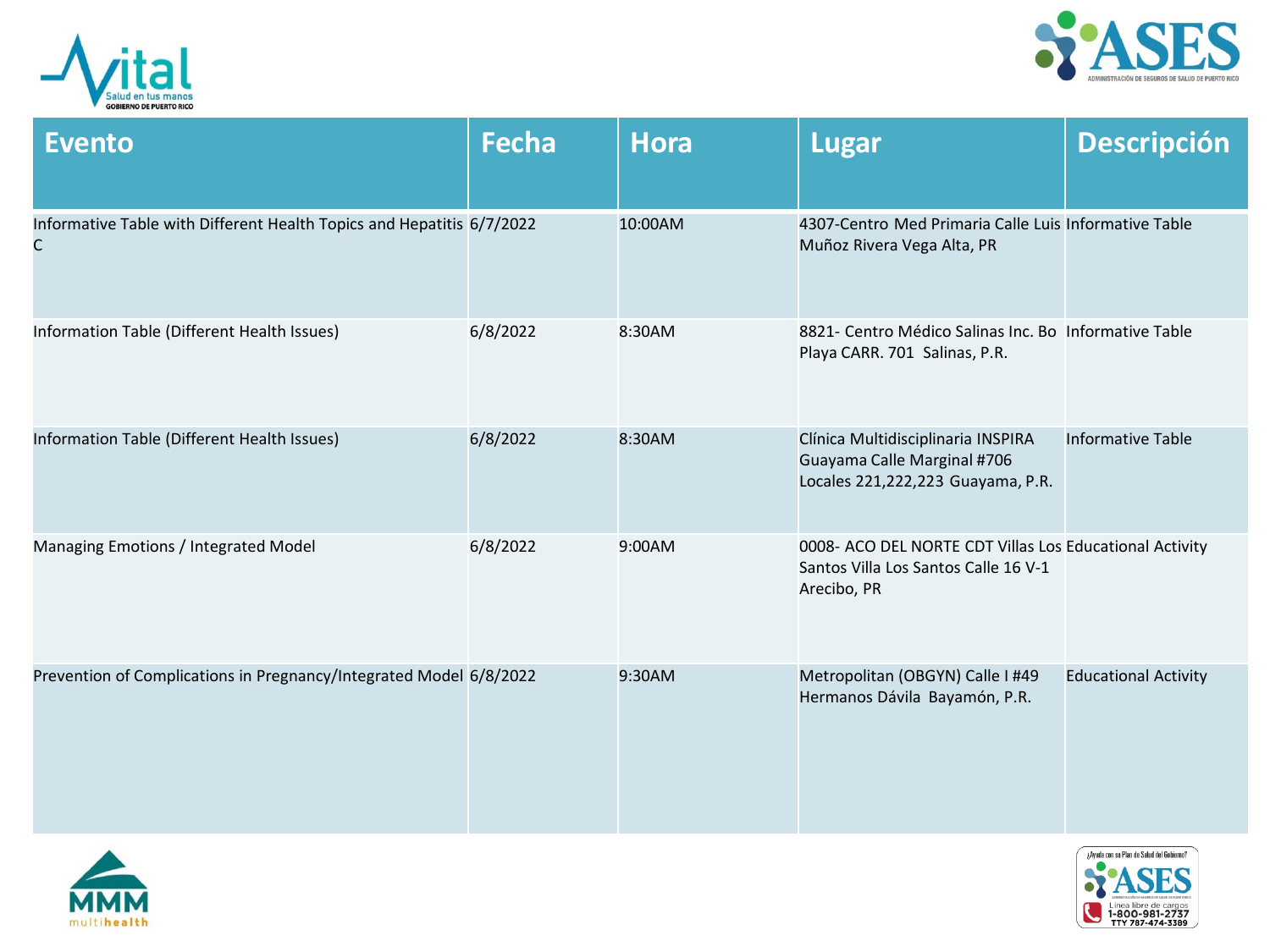



| <b>Evento</b>                                                              | <b>Fecha</b> | <b>Hora</b> | <b>Lugar</b>                                                                                                      | <b>Descripción</b>          |
|----------------------------------------------------------------------------|--------------|-------------|-------------------------------------------------------------------------------------------------------------------|-----------------------------|
| Breastfeeding in Time of Emegency /Integrated Model                        | 6/8/2022     | 10:00AM     | 7629-Family Medicine Group/Dr.<br>Herminio Olivero National Plaza<br>Suite 1503 San Juan, PR                      | <b>Educational Activity</b> |
| Good Food And Exercise Make You A Superhero/Integrated 6/8/2022<br>Model   |              | 10:15AM     | 0008- ACO DEL NORTE CDT Villas Los Educational Activity<br>Santos Villa Los Santos Calle 16 V-1<br>Arecibo, PR    |                             |
| Informative Table with Different Health Topics and Hepatitis 6/9/2022<br>C |              | 8:30AM      | Clínica Multidisciplinaria INSPIRA<br>Coamo Plaza Shopping Center Carr<br>150 Km 0.7 Bo. Ildefonso Coamo,<br>P.R. | <b>Informative Table</b>    |
| Information Table (Different Health Issues)                                | 6/9/2022     | 8:30AM      | 3403 RED DE MEDICOS ASOCIADOS<br>DEL SUR, INC (Glenview Gardens)<br>Glenview Gardens Local #4 Ponce,<br>P.R.      | Informative Table           |
| Folic Acid/Integrated Model                                                | 6/9/2022     | 9:30AM      | Dra. Judibelle Rivera (OBGYN) #33<br>Calle Baldorioty Coamo, P.R.                                                 | <b>Educational Activity</b> |



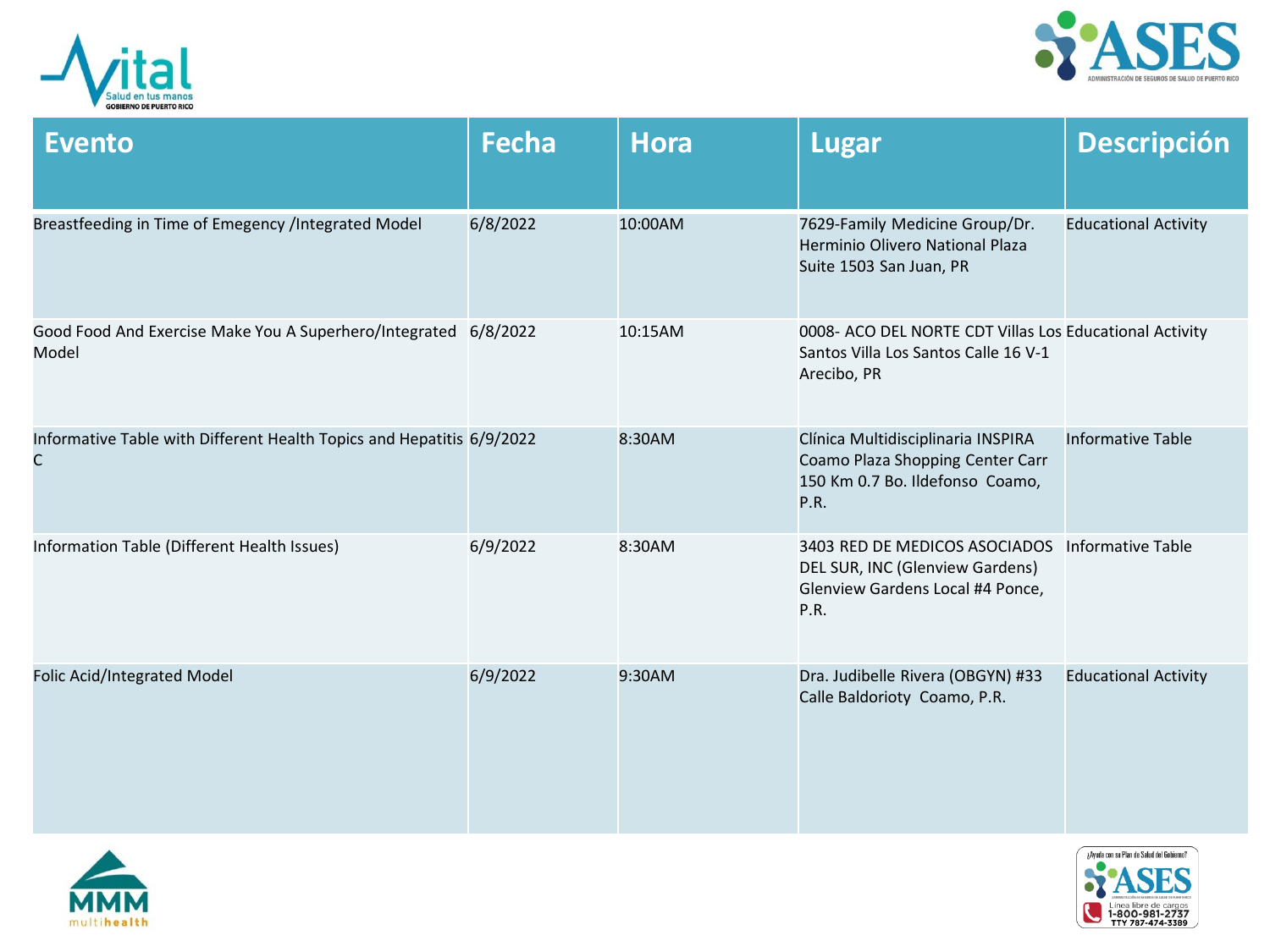



| <b>Evento</b>                               | <b>Fecha</b> | <b>Hora</b> | <b>Lugar</b>                                                                                                                   | <b>Descripción</b>          |
|---------------------------------------------|--------------|-------------|--------------------------------------------------------------------------------------------------------------------------------|-----------------------------|
| Keep Healthy in 7 Steps/ Integrated Model   | 6/9/2022     | 10:00AM     | 0008- ACO del Norte/Dr. Carlos<br>Planell Bo. Piletas Lares, PR                                                                | <b>Educational Activity</b> |
| Managing Emotions / Integrated Model        | 6/9/2022     | 1:00PM      | Hogar Albergue San Miguel Arcángel Educational Activity<br>35 CLL Lidice Ponce, PR                                             |                             |
| Information Table (Different Health Issues) | 6/10/2022    | 8:30AM      | Clínica Multidisciplinaria INSPIRA<br>Guayama Calle Marginal #706<br>Locales 221,222,223 Guayama, P.R.                         | <b>Informative Table</b>    |
| Information Table (Different Health Issues) | 6/10/2022    | 8:30AM      | Oficina Regional MMM San Jorge<br>Mall Carr. #2 By Pass Ponce, P.R.                                                            | <b>Informative Table</b>    |
| Hepatitis C/ Integrated Model               | 6/13/2022    | 8:30AM      | 8809- Southern Health Care Group<br>Inc. Calle 3 #80 Sur (Detras del<br>Correo Postal) Southern Medical<br>Plaza Guayama, P.R. | <b>Educational Activity</b> |



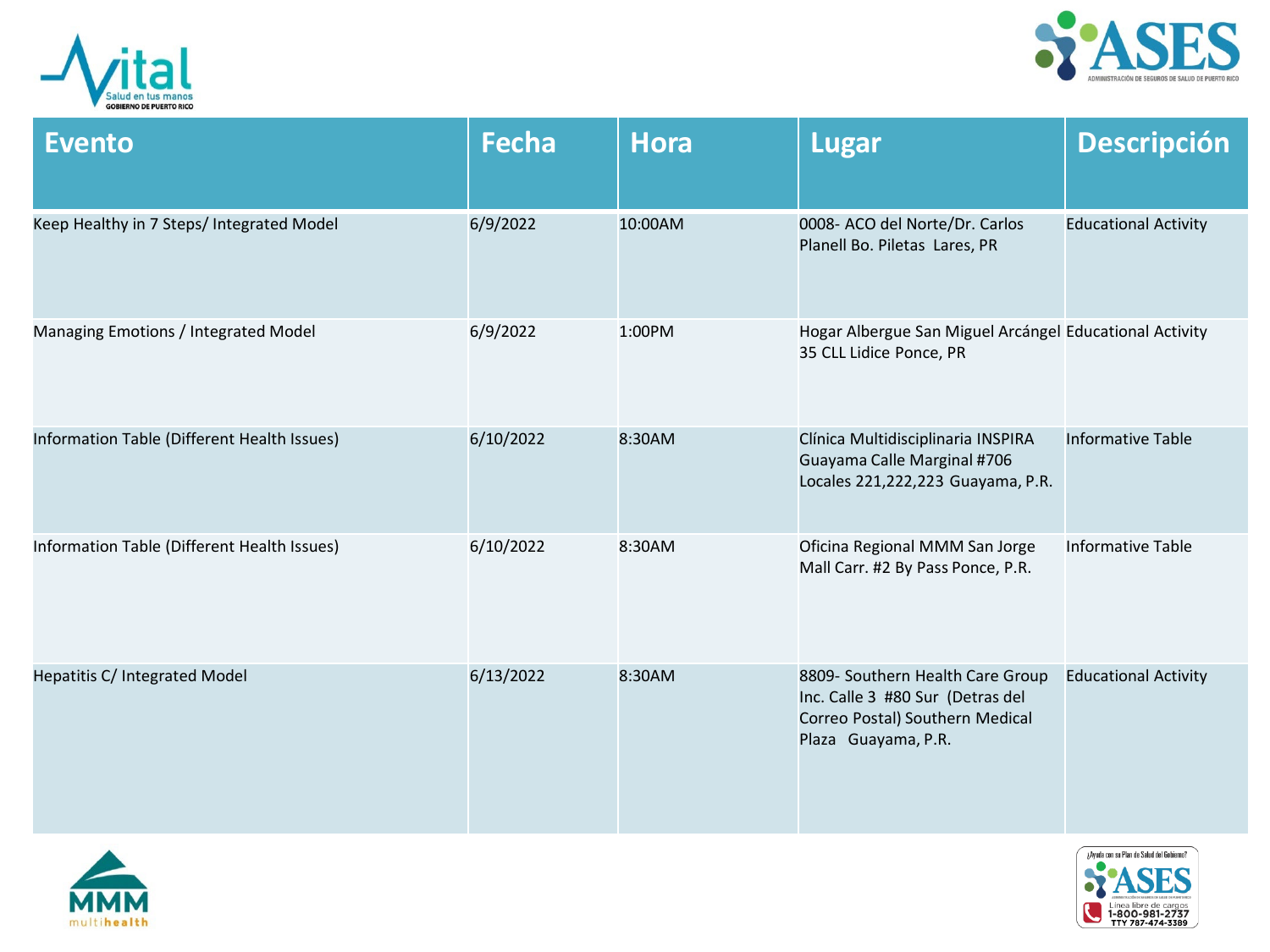



| <b>Evento</b>                                       | <b>Fecha</b> | <b>Hora</b> | <b>Lugar</b>                                                                                                                                                                 | <b>Descripción</b>          |
|-----------------------------------------------------|--------------|-------------|------------------------------------------------------------------------------------------------------------------------------------------------------------------------------|-----------------------------|
| Take Control of your Depression/ Integrated Model   | 6/13/2022    | 8:30AM      | 8809- Southern Health Care Group<br>Inc. Calle 3 #80 Sur (Detras del<br>Correo Postal) Southern Medical<br>Plaza Guayama, P.R.                                               | <b>Educational Activity</b> |
| Urgency vs. Emergency/ Integrated Model             | 6/13/2022    | 9:00AM      | 8838/8831-Redes del Sureste- Salud Educational Activity<br>Integral de la Montaña/Ginecología-<br>Alianza Ave Luis Muñoz Marin Sector<br>El Desvio Carr # 155 Orocovis, P.R. |                             |
| What is Diabetes?/ Integrated Model                 | 6/13/2022    | 9:00AM      | Hospital UPR Dr. Federico Trilla<br>Carretera 3 Km 8.3 Ave 65<br>Infanterria Carolina, Puerto Rico                                                                           | <b>Educational Activity</b> |
| Importance of the Dental Exam/ Integrated Model     | 6/13/2022    | 9:00AM      | 4309-Sanacoop B-7 Calle Santa Cruz Educational Activity<br>Bayamón, PR                                                                                                       |                             |
| Breastfeeding in Time of Emegency /Integrated Model | 6/13/2022    | 9:30AM      | Hospital UPR Dr. Federico Trilla (<br>Lobby Clínicas Ambulatorias)<br>Carretera 3 Km 8.3 Ave 65<br>Infanterria Carolina, Puerto Rico                                         | <b>Educational Activity</b> |



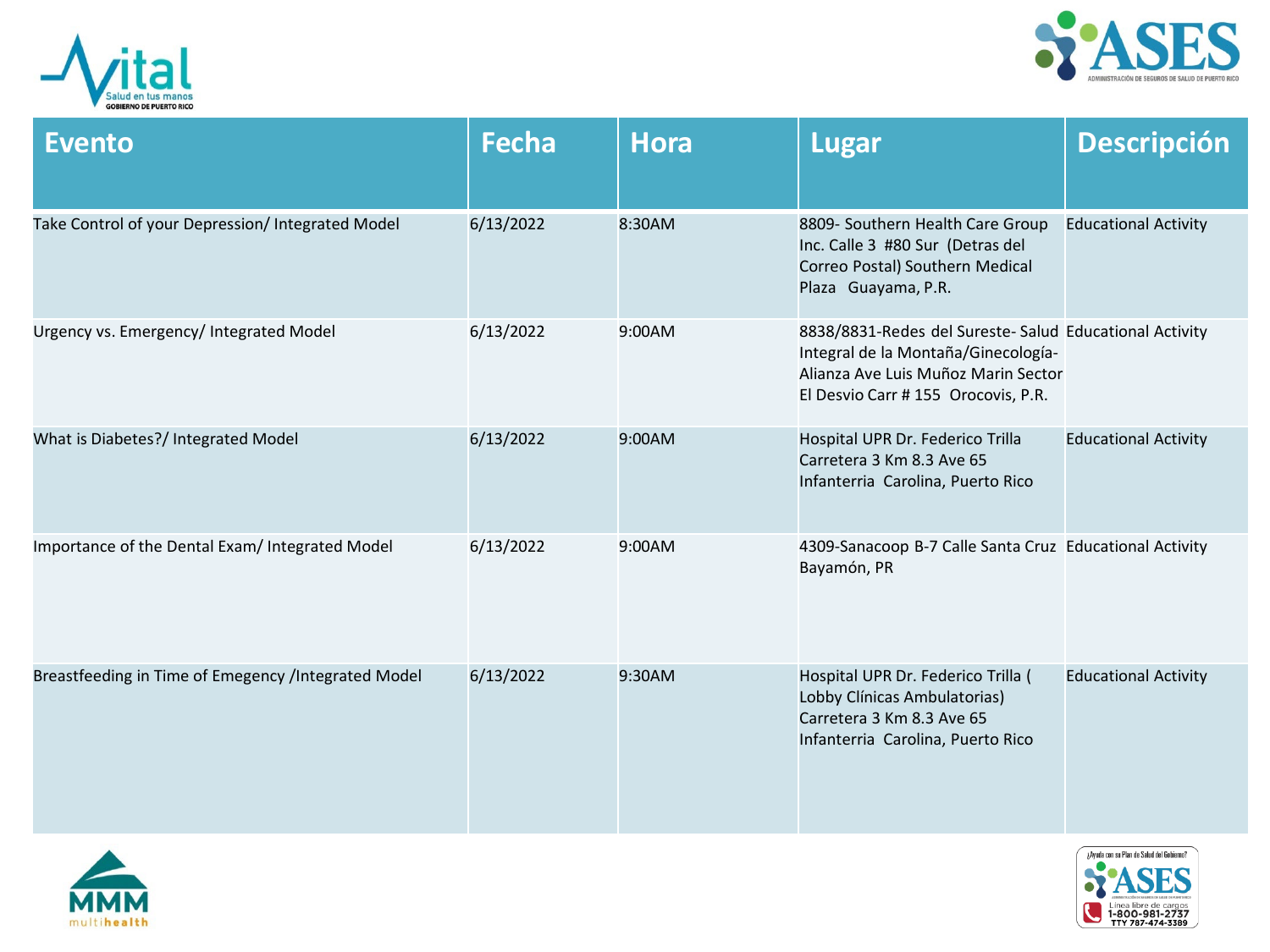



| <b>Evento</b>                               | <b>Fecha</b> | <b>Hora</b> | <b>Lugar</b>                                                                                                                   | <b>Descripción</b>          |
|---------------------------------------------|--------------|-------------|--------------------------------------------------------------------------------------------------------------------------------|-----------------------------|
| Breastfeeding/Integrated Model              | 6/13/2022    | 9:30AM      | Advance OBYGYN (Dr. Edward<br>Gomez & Dr. Angel Nazario) Torre<br>Medica Menonita 3er piso suite 310<br>Cayey, P.R.            | <b>Educational Activity</b> |
| Information Table (Different Health Issues) | 6/13/2022    | 9:30AM      | 8809- Southern Health Care Group<br>Inc. Calle 3 #80 Sur (Detras del<br>Correo Postal) Southern Medical<br>Plaza Guayama, P.R. | Informative Table           |
| What is Diabetes?/ Integrated Model         | 06/13/2022   | 10:00AM     | Hospital UPR Dr. Federico Trilla<br>Carretera 3 Km 8.3 Ave 65<br>Infanterria Carolina, Puerto Rico                             | <b>Educational Activity</b> |
| Hepatitis C/ Integrated Model               | 6/14/2022    | 8:30AM      | 8803- Corporación Medica Juana<br>Díaz Inc. Calle Comercio 16 Juana<br>Diaz, P.R.                                              | <b>Educational Activity</b> |
| What is Diabetes?/ Integrated Model         | 6/14/2022    | 8:30AM      | 7636-Instituto Médico Familiar Calle Educational Activity<br>Ignacio Arzuaga # 105 Esquina San<br>Rafael Carolina, PR          |                             |



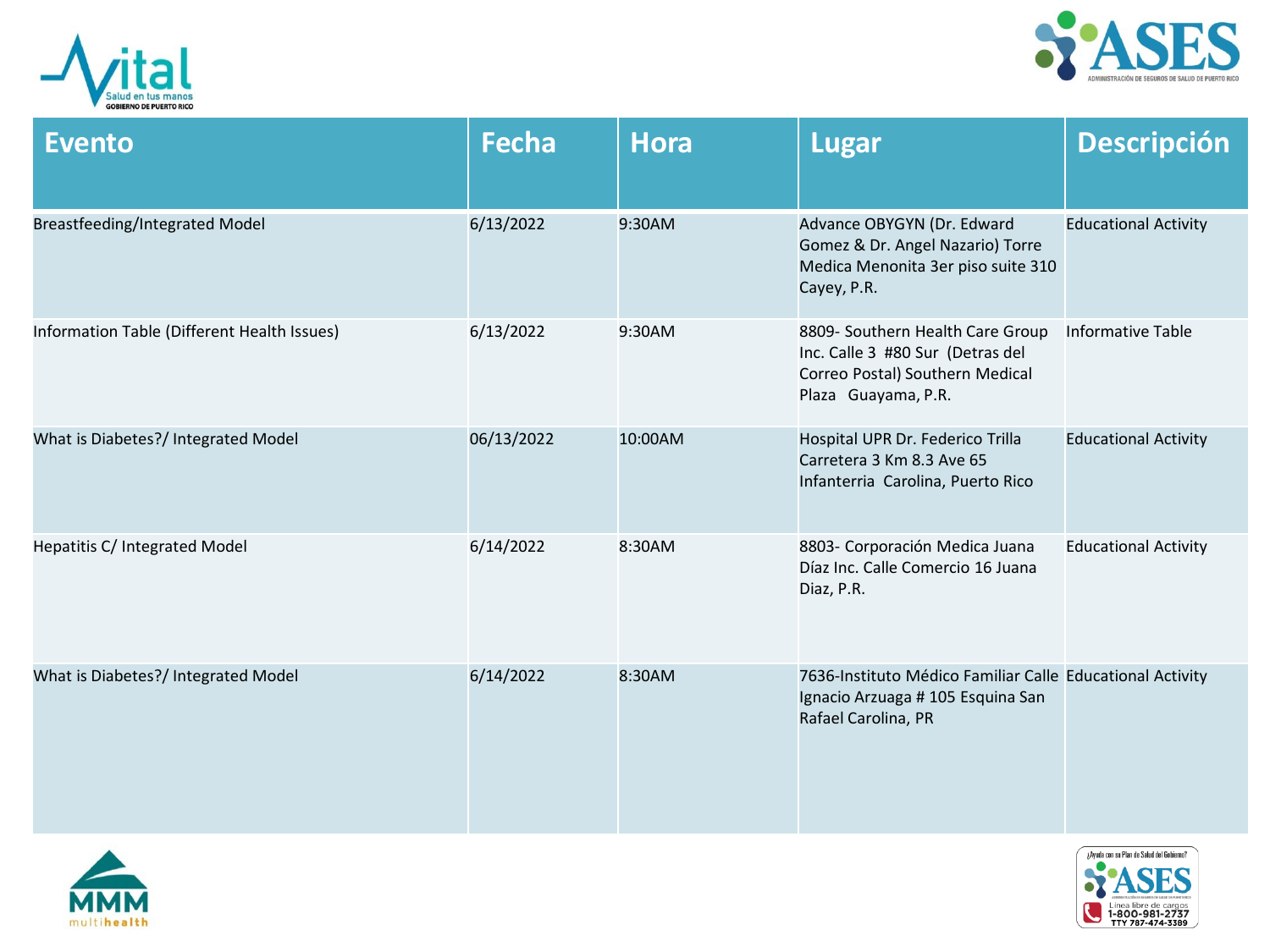



| <b>Evento</b>                               | <b>Fecha</b> | <b>Hora</b> | <b>Lugar</b>                                                                                                          | <b>Descripción</b>          |
|---------------------------------------------|--------------|-------------|-----------------------------------------------------------------------------------------------------------------------|-----------------------------|
| Leptospirosis/Integrated Model              | 6/14/2022    | 8:30AM      | Cima Menonita Orocovis State Road Educational Activity<br>Hospital #15 Orocovis, P.R.                                 |                             |
| <b>Gestational Diabetes</b>                 | 6/14/2022    | 9:00AM      | Clínicas MIC (OBGYN) Recinto<br>Ciencias Médicas San Juan, P.R.                                                       | <b>Educational Activity</b> |
| <b>Stress Management</b>                    | 6/14/2022    | 9:00AM      | 0008- ACO DEL NORTE CDT Villas Los Educational Activity<br>Santos Villa Los Santos Calle 16 V-1<br>Arecibo, PR        |                             |
| Information Table (Different Health Issues) | 6/14/2022    | 9:30AM      | Cima Menonita Orocovis State Road Informative Table<br>Hospital #15 Orocovis, P.R.                                    |                             |
| Urgency vs. Emergency/ Integrated Model     | 6/14/2022    | 9:30AM      | 7636-Instituto Médico Familiar Calle Educational Activity<br>Ignacio Arzuaga # 105 Esquina San<br>Rafael Carolina, PR |                             |



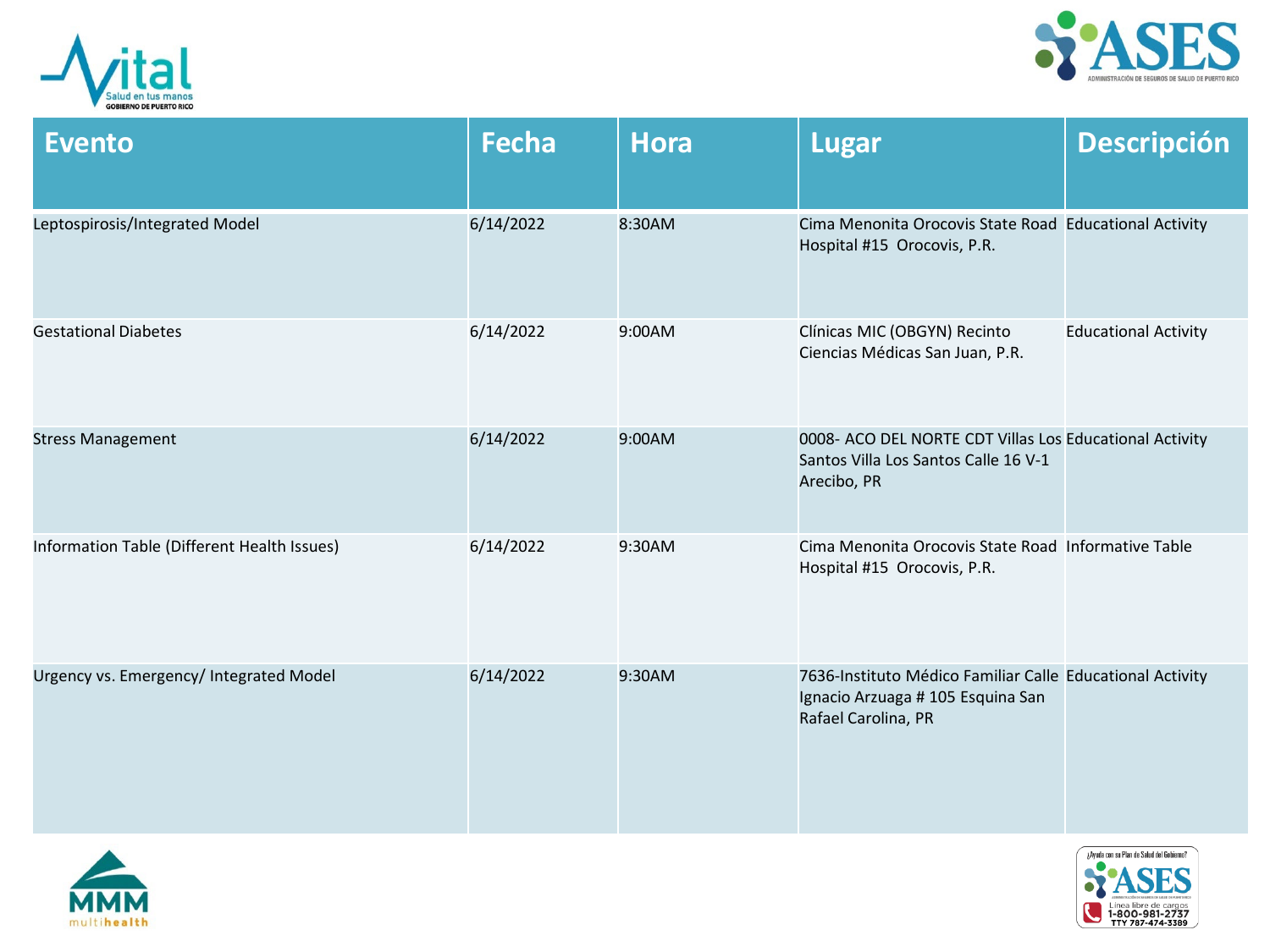



| <b>Evento</b>                                   | <b>Fecha</b> | <b>Hora</b> | <b>Lugar</b>                                                                                                                                        | <b>Descripción</b>          |
|-------------------------------------------------|--------------|-------------|-----------------------------------------------------------------------------------------------------------------------------------------------------|-----------------------------|
| Importance of the Dental Exam/ Integrated Model | 6/14/2022    | 11:00AM     | 0008- ACO DEL NORTE CDT Villas Los Educational Activity<br>Santos Villa Los Santos Calle 16 V-1<br>Arecibo, PR                                      |                             |
| Information Table (Different Health Issues)     | 6/15/2022    | 8:30AM      | Cima Menonita Aibonito Calle<br>Sargento Gerardo Santiago Núm. 15<br>Int. Carr 14 (entrando por el cuartel<br>de la policía estatal) Aibonito, P.R. | Informative Table           |
| Information Table (Different Health Issues)     | 6/15/2022    | 8:30AM      | 8809- Southern Health Care Group<br>Inc. Calle Monserrate Num 30<br>Salinas, P.R.                                                                   | <b>Informative Table</b>    |
| Hepatitis C/ Integrated Model                   | 6/15/2022    | 9:00AM      | Hospital UPR Dr. Federico Trilla<br>Carretera 3 Km 8.3 Ave 65<br>Infanterria Carolina, Puerto Rico                                                  | <b>Educational Activity</b> |
| Hepatitis C/ Integrated Model                   | 6/15/2022    | 10:00AM     | Hospital UPR Dr. Federico Trilla<br>Carretera 3 Km 8.3 Ave 65<br>Infanterria Carolina, Puerto Rico                                                  | <b>Educational Activity</b> |



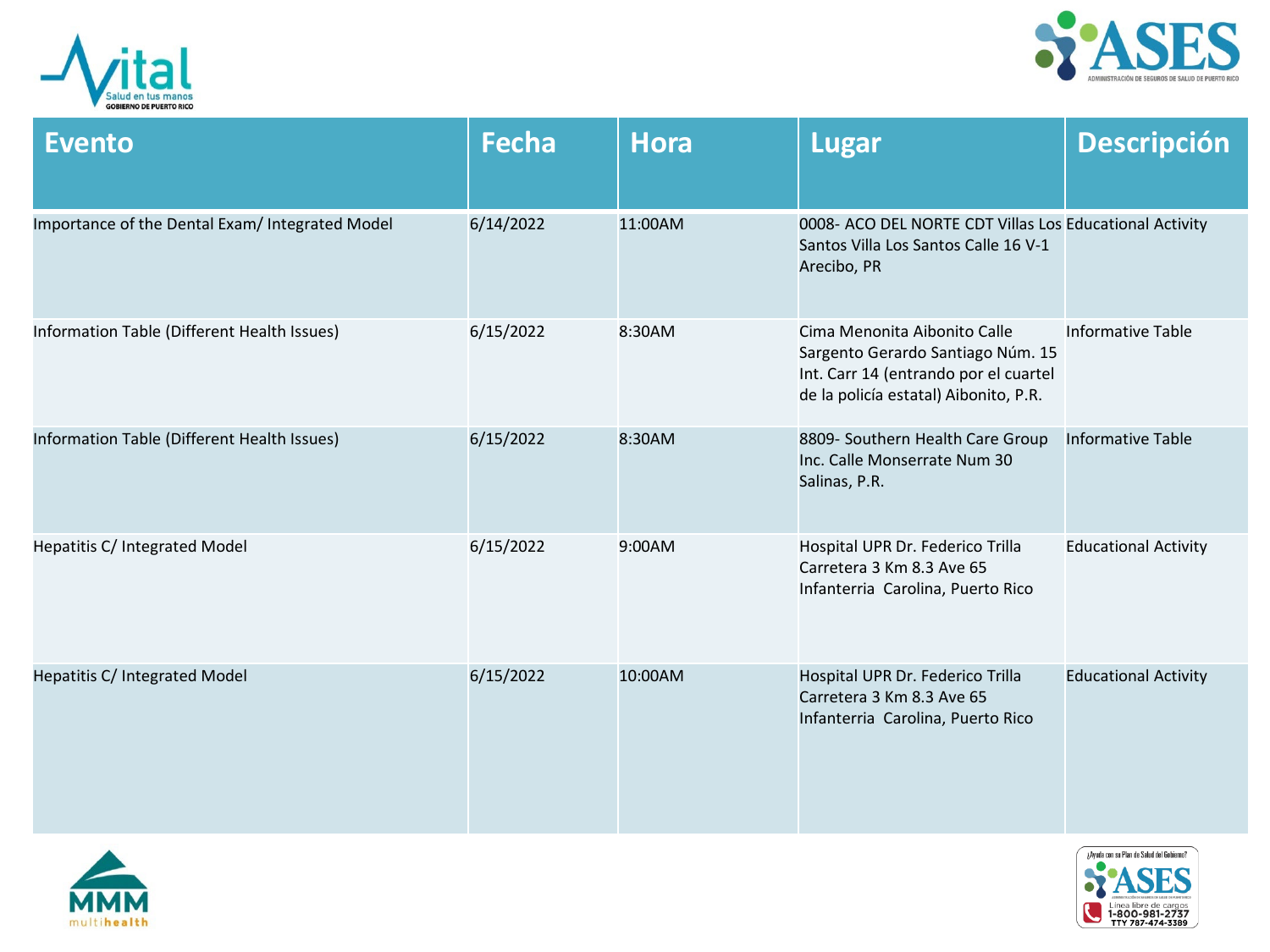



| <b>Evento</b>                                                               | <b>Fecha</b> | <b>Hora</b> | <b>Lugar</b>                                                                                                                                        | <b>Descripción</b>          |
|-----------------------------------------------------------------------------|--------------|-------------|-----------------------------------------------------------------------------------------------------------------------------------------------------|-----------------------------|
| Take Control of your Depression/ Integrated Model                           | 6/16/2022    | 8:30AM      | 8809- Southern Health Care Group<br>Inc. Calle 3 #80 Sur (Detras del<br>Correo Postal) Southern Medical<br>Plaza Guayama, P.R.                      | <b>Educational Activity</b> |
| What is Diabetes?/ Integrated Model                                         | 6/16/2022    | 8:30AM      | 1101/7620-NEOMED Center Urb.<br>Lago Alto Calle Carite #130 Trujillo<br>Alto, Puerto Rico                                                           | <b>Educational Activity</b> |
| Get Active and Move!/ Integrated Model                                      | 6/16/2022    | 9:00AM      | 0008-ACO DEL NORTE, LLC/ Dra.<br>Brenda Pérez Valentín Carr, 2 Km<br>94.1 Bo. Membrillo Camuy, P.R.                                                 | <b>Educational Activity</b> |
| Informative Table with Different Health Topics and Hepatitis 6/16/2022<br>C |              | 9:30AM      | 1101/7620-NEOMED Center Urb.<br>Lago Alto Calle Carite #130 Trujillo<br>Alto, Puerto Rico                                                           | <b>Informative Table</b>    |
| Information Table (Different Health Issues)                                 | 6/16/2022    | 9:30AM      | Cima Menonita Aibonito Calle<br>Sargento Gerardo Santiago Núm. 15<br>Int. Carr 14 (entrando por el cuartel<br>de la policía estatal) Aibonito, P.R. | <b>Informative Table</b>    |



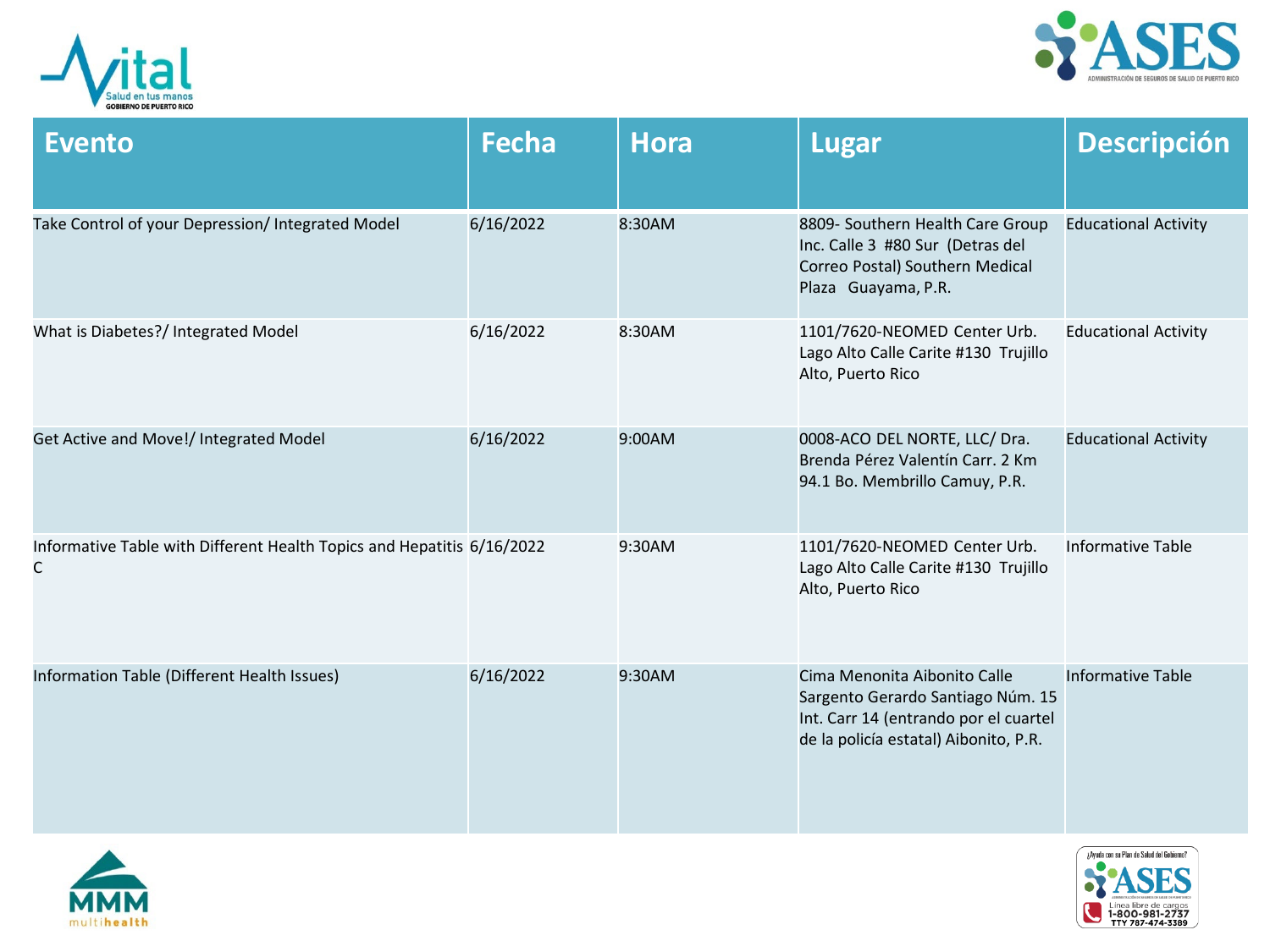



| <b>Evento</b>                                      | <b>Fecha</b> | <b>Hora</b> | <b>Lugar</b>                                                                                                             | <b>Descripción</b>                     |
|----------------------------------------------------|--------------|-------------|--------------------------------------------------------------------------------------------------------------------------|----------------------------------------|
| Information Table (Different Health Issues)        | 6/16/2022    | 11:00AM     | Clínica Multidisciplinaria INSPIRA<br>Coamo Plaza Shopping Center Carr<br>150 Km 0.7 Bo. Ildefonso Coamo,<br><b>P.R.</b> | <b>Informative Table</b>               |
| Nutritional Management of Diabetes Workshop (HCHN) | 6/16/2022    | 2:00PM      | Oficina MMM Newport II Calle<br>Segarra Bechara Indrustrial Park,<br>Marginal Ave. Kennedy San Juan, PR                  | <b>Educational Activity</b><br>Virtual |
| <b>Gestational Diabetes</b>                        | 6/16/2022    | 2:00PM      | Dr. East Mere (OBGYN) 445 Calle<br>Teniente César González San Juan,<br><b>PR</b>                                        | Informative Table                      |
| Take Control of your Depression/ Integrated Model  | 6/17/2022    | 8:30AM      | 7636-Instituto Médico Familiar Calle Educational Activity<br>Ignacio Arzuaga # 105 Esquina San<br>Rafael Carolina, PR    |                                        |
| Information Table (Different Health Issues)        | 6/17/2022    | 8:30AM      | Clínica Multidisciplinaria INSPIRA<br>Coamo Plaza Shopping Center Carr<br>150 Km 0.7 Bo. Ildefonso Coamo,<br>P.R.        | <b>Informative Table</b>               |



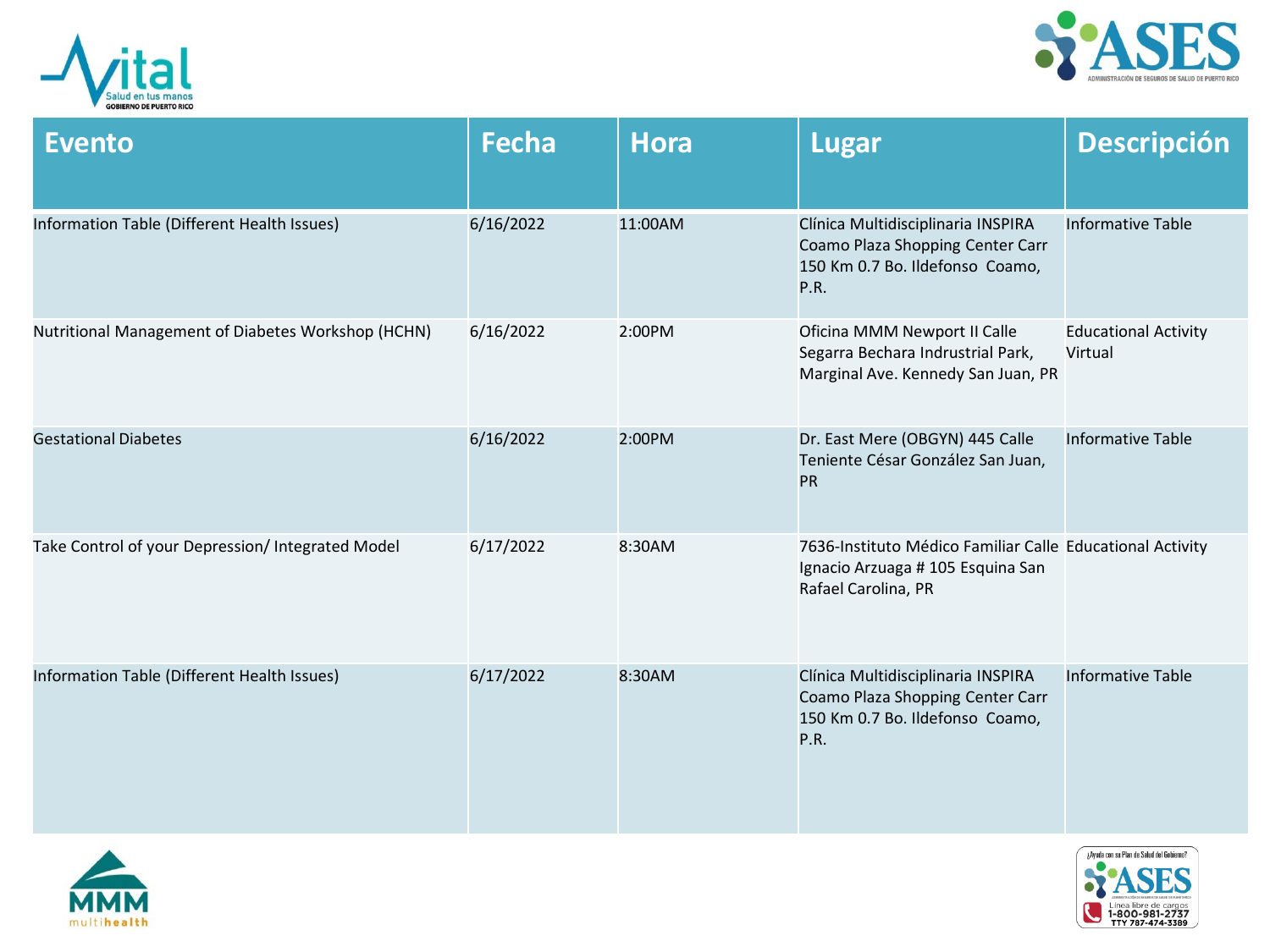



| <b>Evento</b>                                                               | <b>Fecha</b> | <b>Hora</b> | <b>Lugar</b>                                                                                                                   | <b>Descripción</b>          |
|-----------------------------------------------------------------------------|--------------|-------------|--------------------------------------------------------------------------------------------------------------------------------|-----------------------------|
| Informative Table with Different Health Topics and Hepatitis 6/17/2022<br>C |              | 9:30AM      | Farmacia García 121 CLL Vidal Felix<br>Hatillo, PR                                                                             | <b>Informative Table</b>    |
| Urgency vs. Emergency/ Integrated Model                                     | 6/17/2022    | 9:30AM      | 7623-PHYSICIAM HCO INC. Carolina Educational Activity<br>Shopping Court Suite 201 2do Nivel<br>Carolina, PR                    |                             |
| Information Table (Different Health Issues)                                 | 6/20/2022    | 8:30AM      | 8809- Southern Health Care Group<br>Inc. Calle Monserrate Num 30<br>Salinas, P.R.                                              | <b>Informative Table</b>    |
| Information Table (Different Health Issues)                                 | 6/20/2022    | 8:30AM      | 8809- Southern Health Care Group<br>Inc. Calle 3 #80 Sur (Detras del<br>Correo Postal) Southern Medical<br>Plaza Guayama, P.R. | <b>Informative Table</b>    |
| Breastfeeding/Integrated Model                                              | 6/20/2022    | 9:00AM      | Dr. Martínez Campos (OBGYN) 5<br>Hostos Juana Diaz, P.R.                                                                       | <b>Educational Activity</b> |



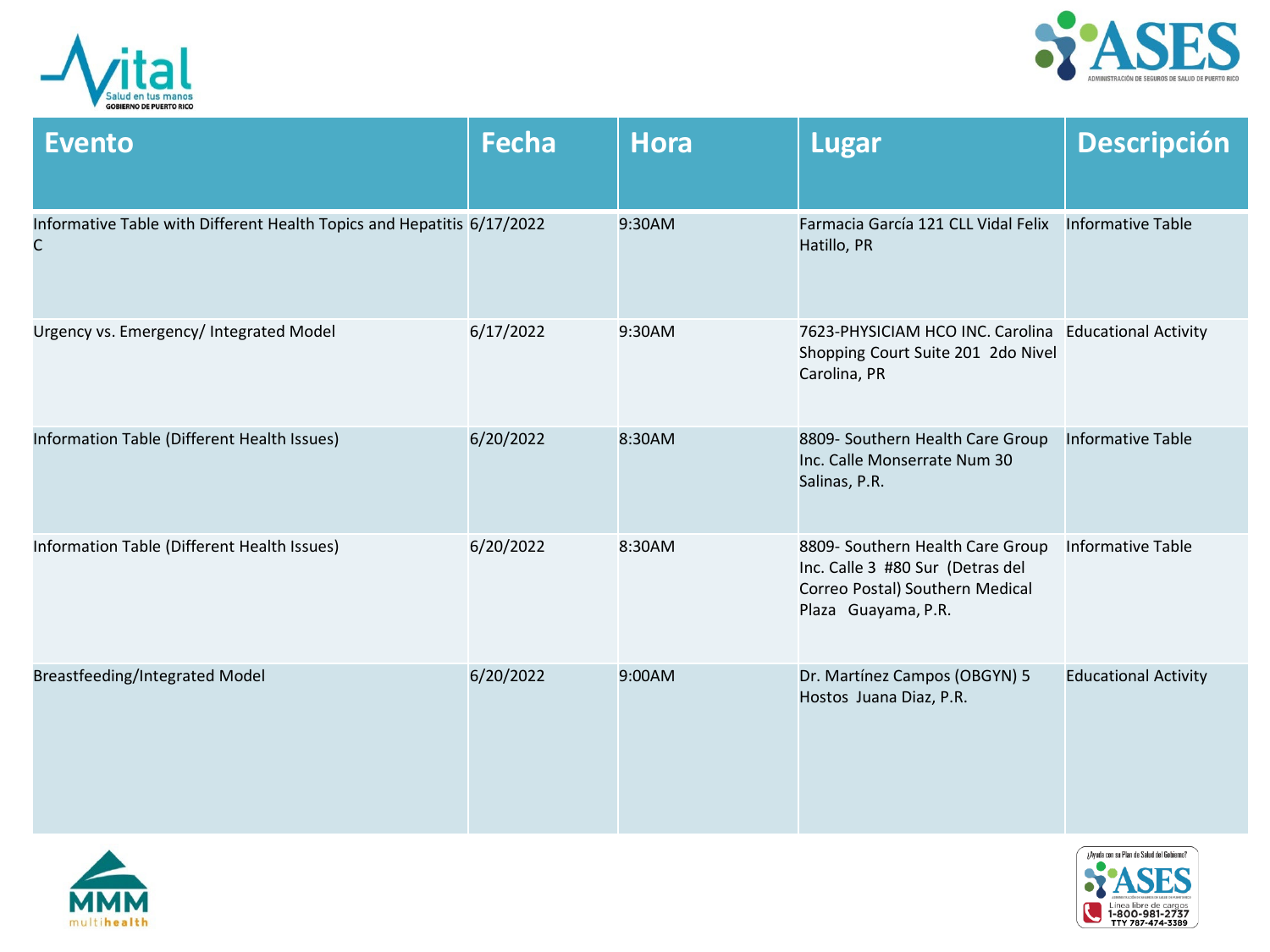



| <b>Evento</b>                                                    | <b>Fecha</b> | <b>Hora</b> | <b>Lugar</b>                                                                                              | <b>Descripción</b>          |
|------------------------------------------------------------------|--------------|-------------|-----------------------------------------------------------------------------------------------------------|-----------------------------|
| <b>Gestational Diabetes /Integrated Model</b>                    | 6/20/2022    | 9:00AM      | 7644-Concilio de Salud Integral de<br>Loíza- Alianza Bo. Las Flores, Calle<br>Pimentel #16 Rio Grande, PR | <b>Educational Activity</b> |
| <b>Gestational Diabetes /Integrated Model</b>                    | 6/20/2022    | 9:00AM      | Clínicas MIC (OBGYN) Recinto<br>Ciencias Médicas San Juan, P.R.                                           | <b>Educational Activity</b> |
| Attention Deficit Disorder and Hyperactivity/Integrated<br>Model | 6/21/2022    | 8:30AM      | Cima Menonita Orocovis State Road Educational Activity<br>Hospital #15 Orocovis, P.R.                     |                             |
| <b>Breastfeeding/Integrated Model</b>                            | 6/21/2022    | 9:00AM      | Dra. Carlene Cadiz Fuentes (OBGYN) Educational Activity<br>Entrada Al Hospital Menonita<br>Aibonito, P.R. |                             |
| <b>Breastfeeding/Integrated Model</b>                            | 6/21/2022    | 9:00AM      | Clínicas MIC (OBGYN) Recinto<br>Ciencias Médicas San Juan, P.R.                                           | <b>Educational Activity</b> |



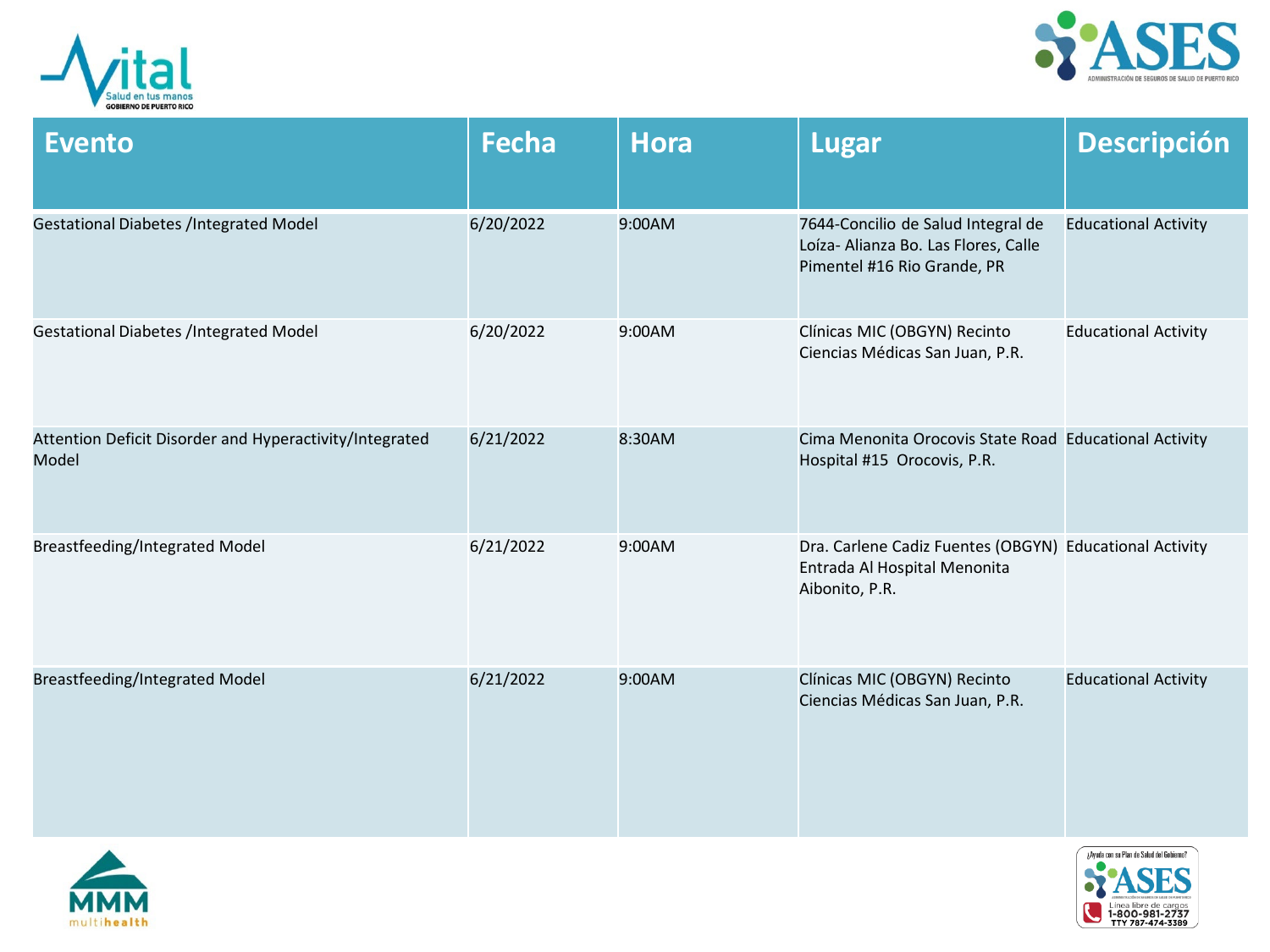



| <b>Evento</b>                                       | <b>Fecha</b> | <b>Hora</b> | <b>Lugar</b>                                                                                                                      | <b>Descripción</b>          |
|-----------------------------------------------------|--------------|-------------|-----------------------------------------------------------------------------------------------------------------------------------|-----------------------------|
| Nutrition in Pregnancy/Integrated Model             | 6/22/2022    | 9:30AM      | Mogic (OBGYN) Edif. Atlantic View<br>Carr. 2 Marginal Bo. Carrizales #462<br>Suite 1 Hatillo, PR                                  | <b>Educational Activity</b> |
| <b>Gestational Diabetes /Integrated Model</b>       | 6/22/2022    | 10:00AM     | 7629-Family Medicine Group/Dr.<br>Herminio Olivero National Plaza<br>Suite 1503 San Juan, PR                                      | <b>Educational Activity</b> |
| <b>Gestational Diabetes /Integrated Model</b>       | 6/22/2022    | 1:00PM      | Dr. Edward Hernández (OBGYN)<br>Hospital San Lucas Ave Albizu<br>Campos Urb La Hacienda Guayama,<br>P.R.                          | <b>Educational Activity</b> |
| Breastfeeding in Time of Emegency /Integrated Model | 6/23/2022    | 10:30AM     | Dr. José Flores Cabán (OBGYN) Torre Educational Activity<br>Médica Auxilio Mutuo Suite 710 735<br>Ave. Ponce De León San Juan, PR |                             |
| Information Table (Different Health Issues)         | 6/27/2022    | 8:30AM      | 3403 RED DE MEDICOS ASOCIADOS<br>DEL SUR, INC (Glenview Gardens)<br>Glenview Gardens Local #4 Ponce,<br>P.R.                      | Informative Table           |



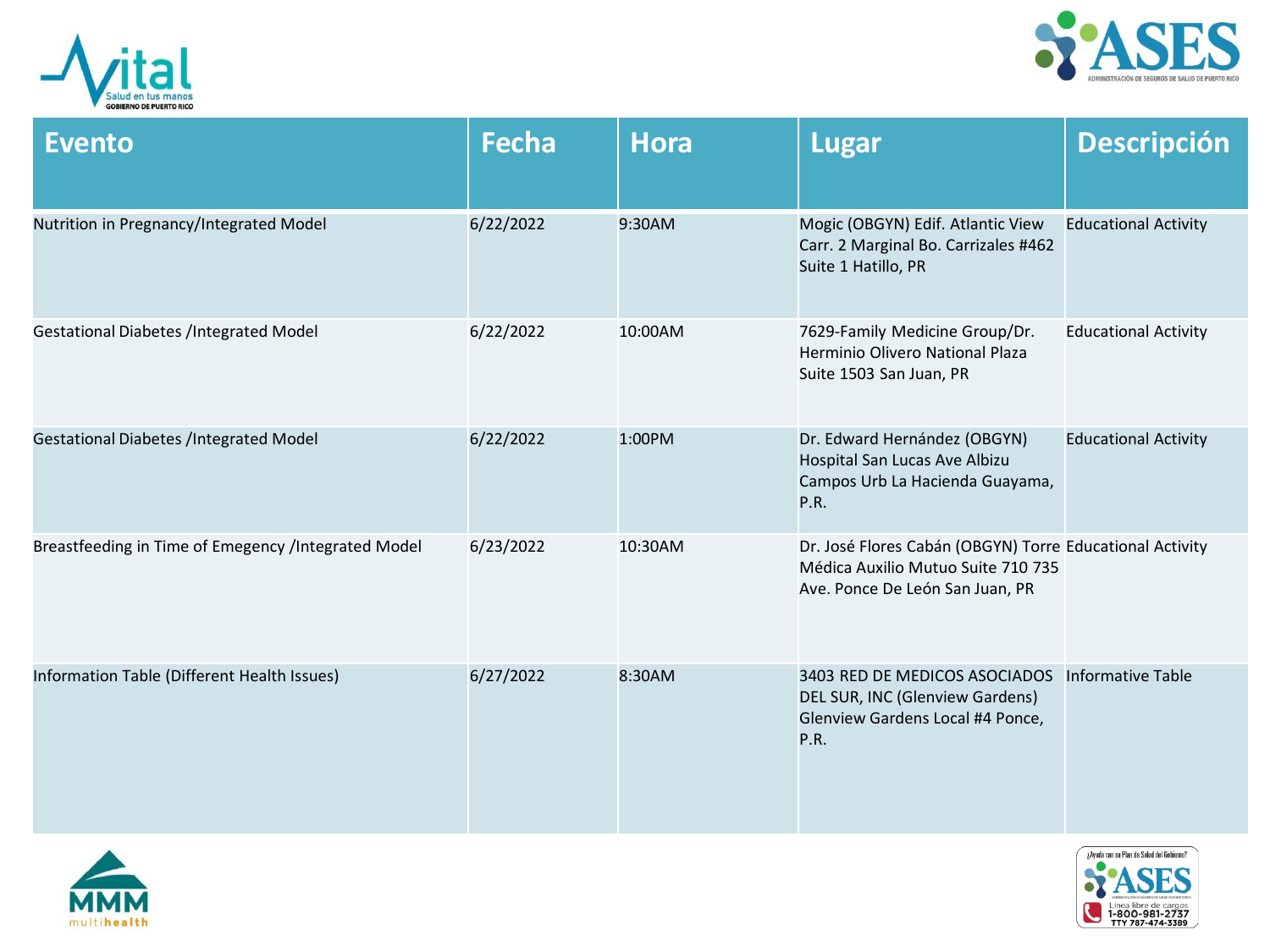



| <b>Evento</b>                                                               | <b>Fecha</b> | <b>Hora</b> | Lugar                                                                                                                   | <b>Descripción</b>          |
|-----------------------------------------------------------------------------|--------------|-------------|-------------------------------------------------------------------------------------------------------------------------|-----------------------------|
| <b>Gestational Diabetes /Integrated Model</b>                               | 6/27/2022    | 9:00AM      | Hospital UPR Dr. Federico Trilla<br>Carretera 3 Km 8.3 Ave 65<br>Infanterria Carolina, Puerto Rico                      | <b>Educational Activity</b> |
| <b>Gestational Diabetes /Integrated Model</b>                               | 6/27/2022    | 9:30AM      | Dr. Roberto Burgos (OBGYN) Carr.<br>14 Plaza Las Monjitas Ponce, P.R.                                                   | <b>Educational Activity</b> |
| Informative Table with Different Health Topics and Hepatitis 6/28/2022<br>C |              | 8:30AM      | Oficina Regional MMM Paseo del<br>Pueblo Carr. PR 54 KM 2.3 Edificio<br>FISA Guayama, P.R.                              | <b>Educational Activity</b> |
| Breastfeeding/Integrated Model                                              | 6/28/2022    | 9:30AM      | 0008-ACO del Norte/Dr. Jorge Otero Educational Activity<br>Quintana Edif. Dr. Pedro Blanco<br>Lugo Suite 305 Manatí, PR |                             |
| Information Table (Different Health Issues)                                 | 6/29/2022    | 8:30AM      | Clínica Multidisciplinaria INSPIRA<br>Guayama Calle Marginal #706<br>Locales 221,222,223 Guayama, P.R.                  | <b>Educational Activity</b> |